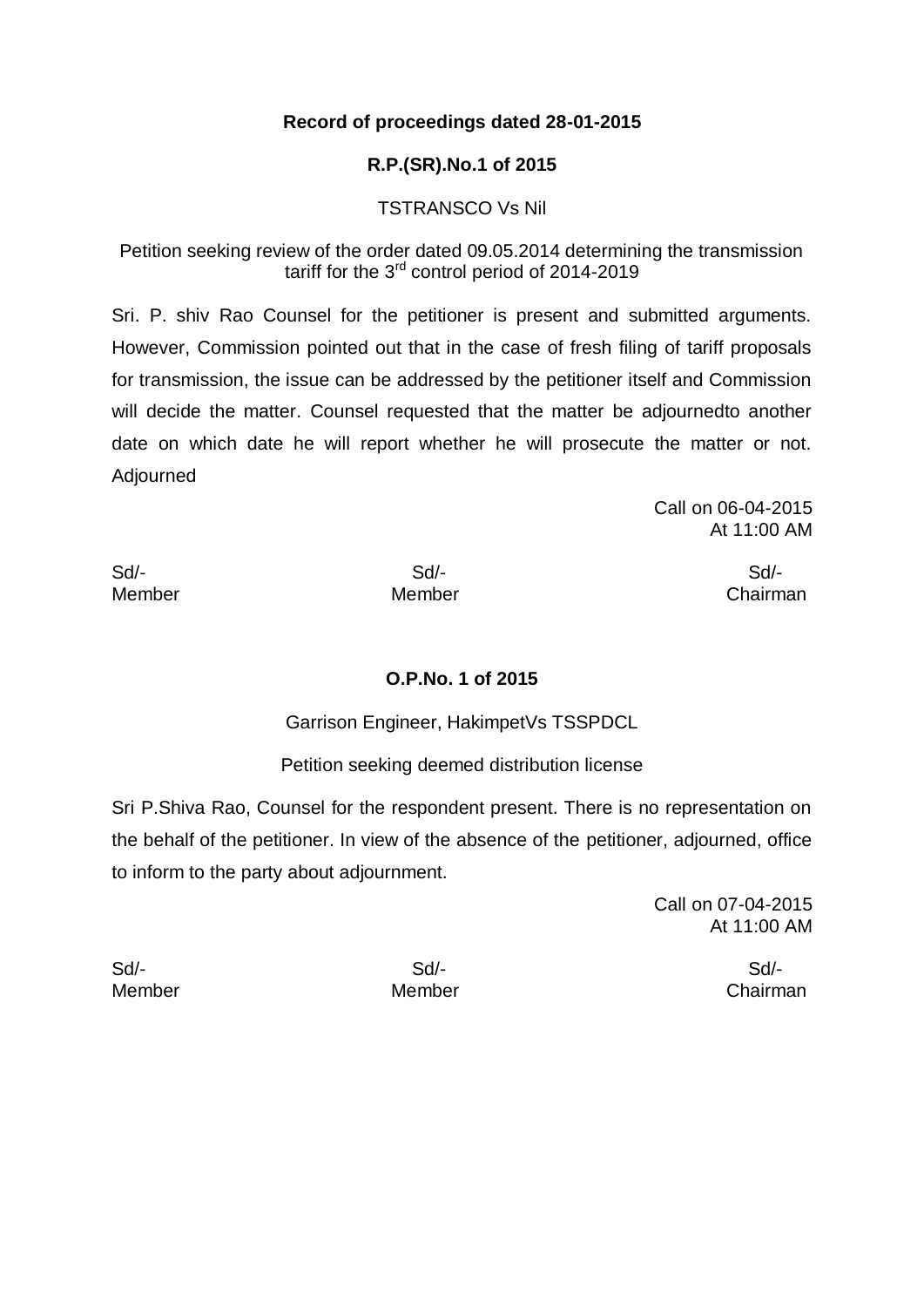## **O.P.No. 8 of 2015**

Garrison Engineer, Dundigal Vs TSSPDCL

Petition seeking deemed distribution license

Sri S SRawat,NayakSubedar, representative for the petitioner and Sri P.Shiva Rao, counsel for the respondent are present. The representative sought to present the case. However, as the case involves legal aspects, he was directed to appear on the next date of hearing along with the Garrison Engineer as well as persons having legal knowledge to present their case.Adjourned

> Call on 07-04-2015 At 11:00 AM

Sd/- Sd/- Sd/- Member Member Chairman

## **O.P.No. 9 of 2015**

Garrison Engineer, Golconda Vs TSSPDCL

## Petition seeking deemed distribution license

Sri P.Shiva Rao, Counsel for the respondent present. There is no representation on the behalf of the petitioner. In view of the absence of the petitioner, adjourned, office to inform to the party about adjournment.

> Call on 07-04-2015 At 11:00 AM

Sd/- Sd/- Sd/-

Member Member Chairman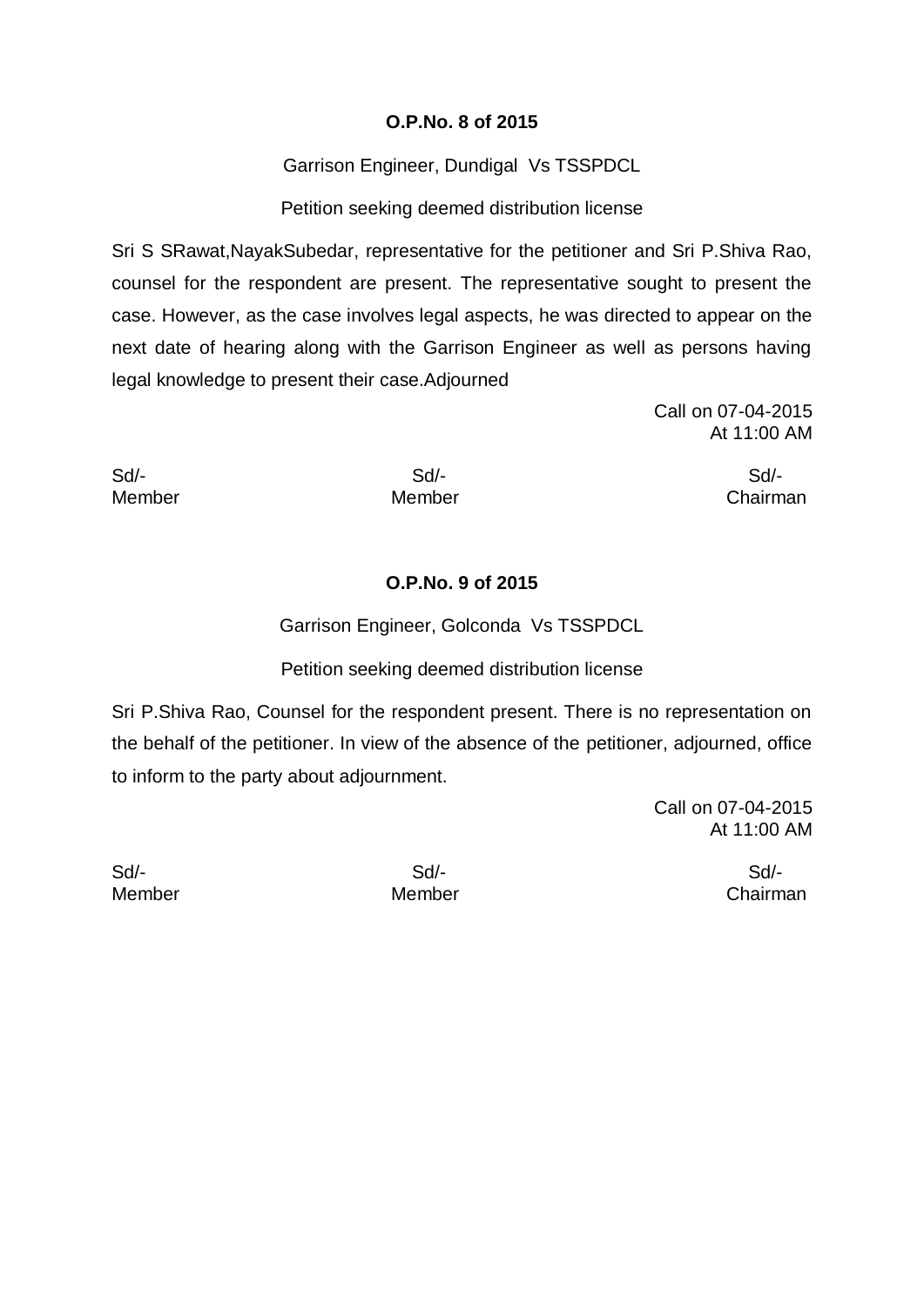# **O.P.No. 11 of 2015**

### M/s SLT Power &Infrstructure Projects Pvt.Ltd. Vs Govt.ofTelangana, TSTRANSCO, TSSPDCL & NREDCAP

Petition seeking directions to apply the tariff determined on 22.06.2013 in respect of the industrial waste project of 3.5 MW of the petitioner in terms of order of Hon'ble ATE dated 20.12.2012.

Sri Pratap, Advocate and Sri Vijayabhaskar Reddy, petitioner's representative along with Sri P.Shiva Rao, Counsel for the respondents 2 to 4 are present. Heard the arguments of the counsel for the parties. The counsel for the petitioner filed detailed synopsis of dates, statement of loans interest etc. as well as probable tariff for the project.

Petitioner directed to file comparative list along with data in respect of the project based on submission made before the Commission with regard to loss of revenue.Adjourned

> Call on 07-04-2015 At 11:00 AM

Sd/- Sd/- Sd/-

Member Member Chairman

## **O.P.No. 12 of 2015**

M/s Kakatiya Cement Sugar and Industries Ltd. Vs TSPCC, TSTRANSCO & **TSNPDCL** 

Petition seeking determination of tariff / power purchase price in respect of the power supplied by bagasse co-generation projects by using coal during non-crushing period in terms of G.O.Rt.No.43 dt.13.03.2014 of Energy (Power-II) Department.

Sri C.Hanumantha Rao, Counsel for the petitioner and Sri P.Shiva Rao, Counsel for the respondents are present. The counsel for the respondent filed his vakalath and sought time to file submissions, accordingly granted time of 10 days. The counsel for the respondent is also directed to ascertain the location of the power plant and the manufacturing unit of the petitioner. Adjourned

> Call on 07-04-2015 At 11:00 AM

Member Member Chairman

Sd/- Sd/- Sd/-